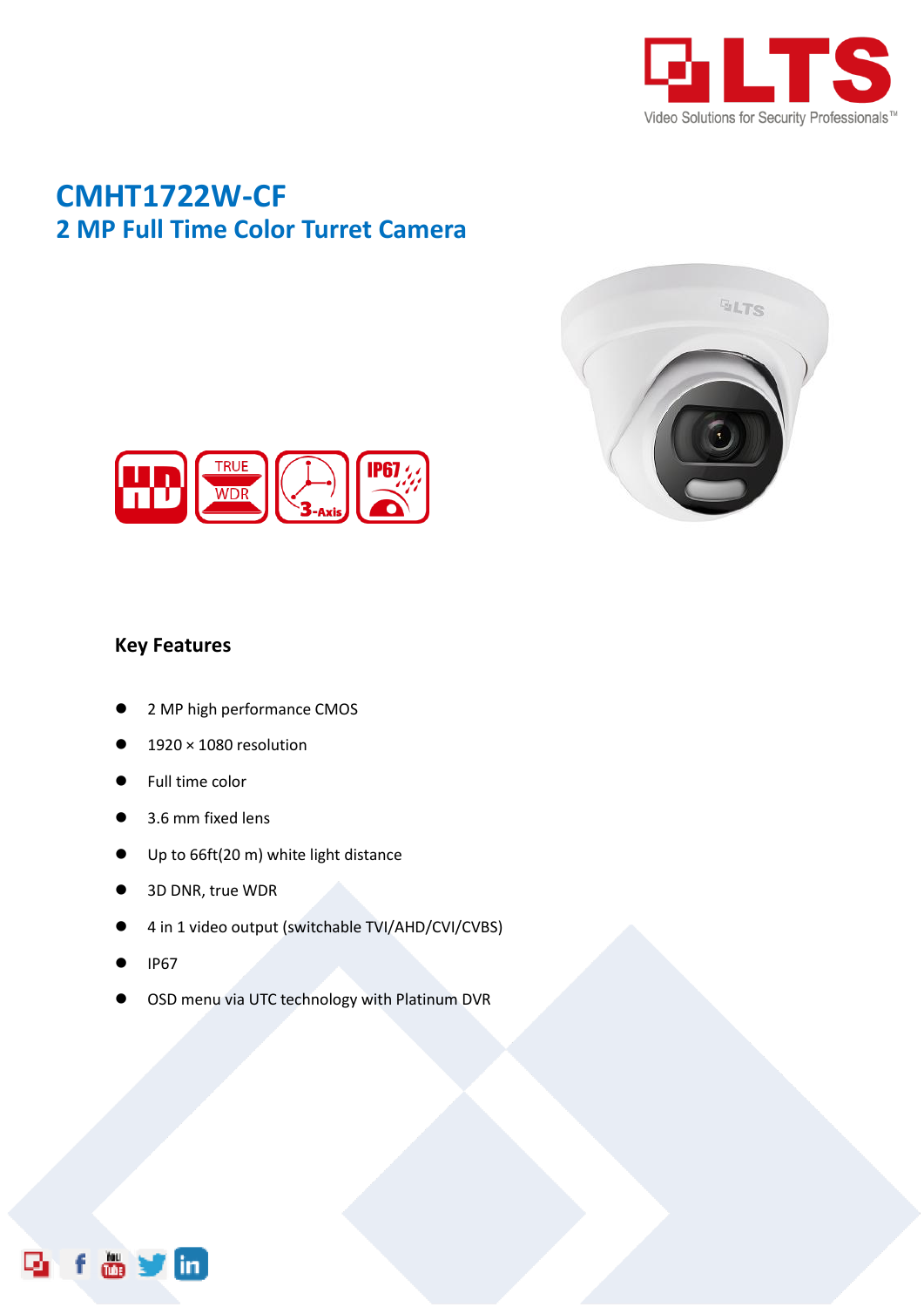

## **Specifications**

| Camera                              |                                                                              |
|-------------------------------------|------------------------------------------------------------------------------|
| Image Sensor                        | 2 MP CMOS image sensor                                                       |
| Resolution                          | 1920 (H) × 1080 (V)                                                          |
| <b>Frame Rate</b>                   | PAL: 1080p@25fps<br>NTSC: 1080p@30fps                                        |
| Min. illumination                   | Color: 0.0005 Lux @ (F1.0, AGC ON), 0 Lux with white light                   |
| <b>Shutter Time</b>                 | PAL: 1/25 s to 1/50, 000 s<br>NTSC: 1/30 s to 1/50, 000 s                    |
| Slow Shutter                        | Max. 16x                                                                     |
| Lens                                | 3.6 mm fixed lens                                                            |
| Horizontal Field of View            | $83.6^{\circ}$ (3.6 mm)                                                      |
| Lens Mount                          | M16                                                                          |
| Day & Night                         | Color                                                                        |
| Angle Adjustment                    | Pan: 0° to 360°; Tilt: 0° to 75°; Rotate: 0° to 360°                         |
| Synchronization                     | Internal synchronization                                                     |
| <b>WDR</b> (Wide Dynamic Range)     | 120 dB                                                                       |
| <b>Menu</b>                         |                                                                              |
| AGC                                 | Yes                                                                          |
| <b>White Balance</b>                | Auto/Manual                                                                  |
| <b>BLC (Backlight Compensation)</b> | Yes                                                                          |
| Privacy Mask                        | 4 programmable privacy masks                                                 |
| <b>Motion Detection</b>             | 4 programmable areas                                                         |
| <b>WDR</b>                          | Yes                                                                          |
| <b>Functions</b>                    | Brightness, Sharpness, 3D DNR, Mirror, Smart light                           |
| <b>Interface</b>                    |                                                                              |
| Video Output                        | 1 HD analog output                                                           |
| Switch Button                       | TVI/AHD/CVI/CVBS                                                             |
| <b>General</b>                      |                                                                              |
| <b>Operating Conditions</b>         | -40 °C to 60 °C (-40 °F to 140 °F), humidity: 90% or less (non-condensation) |
| Power Supply                        | 12 VDC ±25%                                                                  |
| Power Consumption                   | Max. 3 W                                                                     |
| Protection Level                    | <b>IP67</b>                                                                  |
| Material                            | Main Body: Metal, Mounting Base: Plastic                                     |
| White Light                         | Up to 66ft(20 m)                                                             |
| Communication                       | Up the coax, TVI output                                                      |
| Dimensions                          | $\varnothing$ 109.82 mm × 85.56 mm ( $\varnothing$ 4.32" × 3.37")            |
| Weight                              | Approx. 336 g (0.74 lb.)                                                     |

f & y in

D,